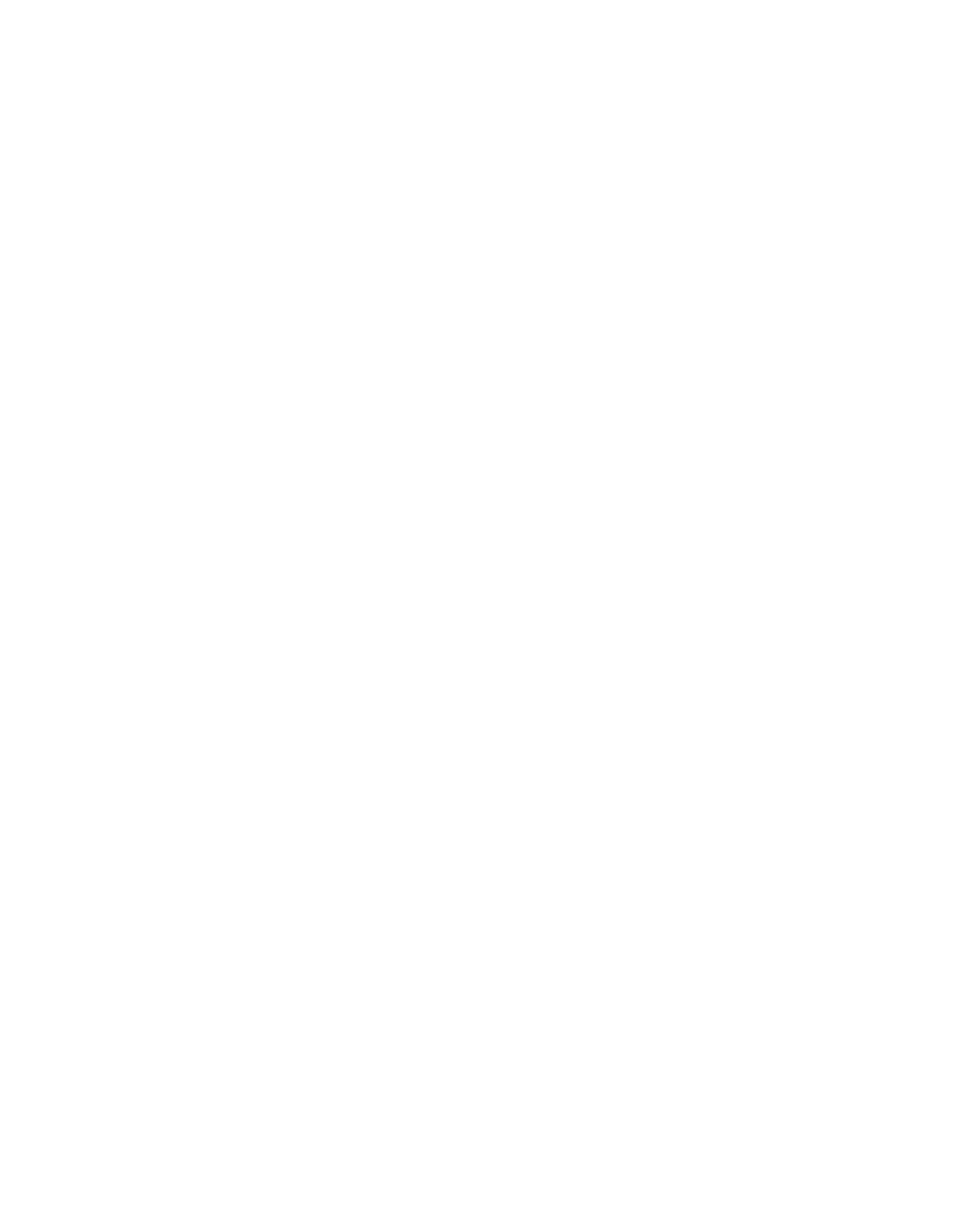#### **Best Digital Award**

#### **News Media-Statewide - Best Digital Award 3 Entries First Place** *Bridge Michigan Bridge Michigan* **Bridge Staff**<br>**Second Place Second Place** *GreatLakesNow.org Great Lakes Now* Natasha Blakely **Third Place** *Michigan Advance Michigan Advance* Nelle Dunlap, Joe Wright, Susan J. Demas

## **Best Opinion**

**News Media-Local - Best Opinion 6 Entries First Place** *Glen Arbor Sun Newspaper From Republican to hippie: my evolution, a party's evolution* Norm Wheeler **Second Place** *Glen Arbor Sun Newspaper Protect American democracy. Restore our values. Fire Trump* Jacob Wheeler **Third Place** *Glen Arbor Sun Newspaper Reconciling with racism: a baseball story, a Henry Aaron memory* Norm Wheeler **News Media-Statewide - Best Opinion 3 Entries First Place** *Michigan Advance Susan J. Demas* **Second Place** *Michigan Advance*

*Rick Haglund* **Third Place** *Michigan Information and Research Services, Inc. Redistricting panel a train wreck waiting to happen* Kyle Melinn

## **Best Page or Pages Design**

**News Media-Statewide - Best Page or Pages Design 5 Entries First Place** *Michigan Advance What four new wilderness areas would mean for the U.P.* Laina G. Stebbins, Susan J. Demas<br>Second Place **Second Place** *Up Magazine Afraid to Travel* Michael Van Den Branden<br>Third Place *Up Magazine Birthday Interrupted* Michael Van Den Branden

## **Best Publication Design**

| News Media-Statewide - Best Publication Design<br>2 Entries |                         |
|-------------------------------------------------------------|-------------------------|
| <b>First Place</b>                                          | <b>Michigan Advance</b> |
| Michigan Advance                                            |                         |
| Nelle Dunlap, Joe Wright, Susan J. Demas                    |                         |
| <b>Second Place</b>                                         | Up Magazine             |
| <b>Total Drop Box Issue</b>                                 |                         |
| Michael Van Den Branden                                     |                         |
|                                                             |                         |

## **Best Video Presentation**

**News Media-Local - Best Video Presentation 1 Entries First Place** *BridgeDetroit/NBC News Built to Keep Black from White* Staff & Erin Einhorn with NBC News **News Media-Statewide - Best Video Presentation 18 Entries First Place** *GreatLakesNow.org Mystery Freighter* Rob Green, Ward Detwiler, Jordan Wingrove, Sarah Pagura<br>Second Place **Michiaan Second Place** *Michigan Advance Women leaders speak up about harassment, misogyny in Michigan politics* Laina G. Stebbins **Third Place** *GreatLakesNow.org Best Supporting Fish* **Staff** 

## **Business/Agriculture News**

**News Media-Local - Business/Agriculture News 3 Entries First Place** *Flint Beat Black owned: How one Flint family is fighting barriers in the health care industry* Carmen Nesbitt<br>Second Place **Second Place** *Glen Arbor Sun Newspaper Cherry farmers find creative solutions during challenging season* Madeleine Vedel<br>Third Place **Third Place** *Glen Arbor Sun Newspaper Immigrant farmworkers meet the nation's Commander in Chief* Jacob Wheeler **News Media-Statewide - Business/Agriculture News 14 Entries First Place** *Bridge Michigan 'These people want to work.' When GM and Flint post jobs, people line up* Ron French<br>Honorable Mention **Honorable Mention** *Bridge Michigan In 'dire need," 1 in 5 Michigan restaurants may not survive winter* Paula Gardner **Second Place** *Bridge Michigan Michigan caregivers got a \$2 raise during COVID. Should it be permanent?* Robin Erb **Third Place** *Bridge Michigan Wolf wars: As Michigan packs grow, a battle brews over killing the predators* Sophia Kalakailo, Kelly House

#### **Feature Photo**

| News Media-Statewide - Feature Photo |                        |
|--------------------------------------|------------------------|
| 6 Entries                            |                        |
| First Place                          | <b>Bridge Michigan</b> |
| Virtual school blues                 |                        |
| Daytona Niles                        |                        |
| <b>Second Place</b>                  | <b>Bridge Michigan</b> |
| Woman and her dying husband          |                        |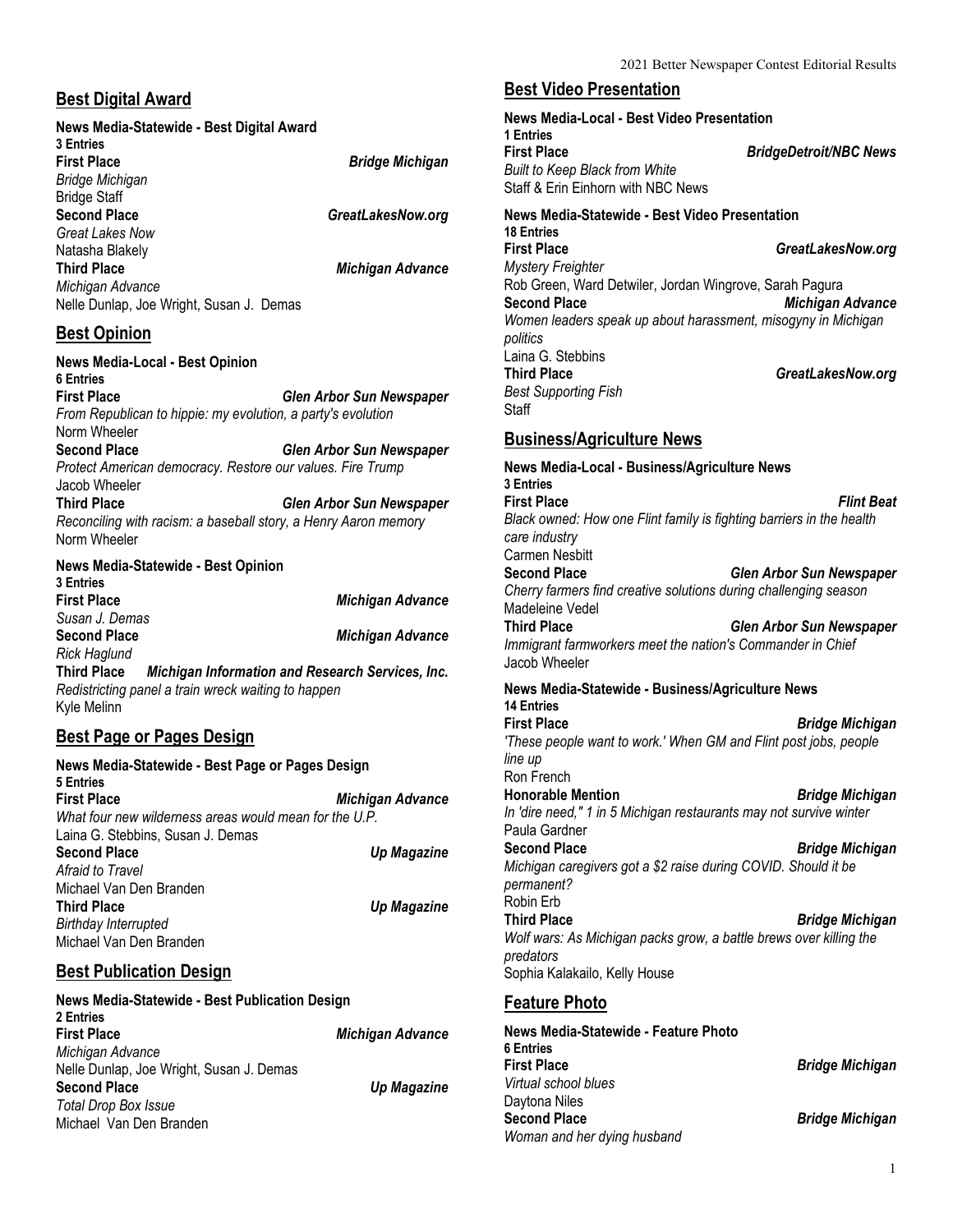2021 Better Newspaper Contest Editorial Results

| Daytona Niles<br><b>Third Place</b><br>Michigan Advance<br>Detroit Will Breathe co-founder Nakia Wallace continues her fight<br>against police brutality<br>Ken Coleman<br><b>Honorable Mention</b><br>Michigan Advance<br>Highland Park Senior Coordinator Sharmaine Robinson working at a<br>COVID vaccine clinic<br>Ken Coleman |
|------------------------------------------------------------------------------------------------------------------------------------------------------------------------------------------------------------------------------------------------------------------------------------------------------------------------------------|
| <b>Feature Story</b>                                                                                                                                                                                                                                                                                                               |
| News Media-Local - Feature Story<br><b>11 Entries</b><br><b>First Place</b><br><b>Flint Beat</b><br>For 48 years, he's been a grandfather, father, uncle, and mentor-all<br>from prison                                                                                                                                            |

Santiago Ochoa **Honorable Mention** *Glen Arbor Sun Newspaper Meet the public health workers protecting us from COVID-19*

Jacob Wheeler<br>Second Place **Second Place** *Glen Arbor Sun Newspaper Glen Arbor daughter strives to bring home airmen MIA from World War II* Linda Dewey

**Third Place** *Flint Beat Rest in paint: Flint muralist remembered for generosity, kindness* Amy Diaz

**News Media-Statewide - Feature Story 20 Entries Michigan Information and Research Services, Inc.** *Snowman Cam Guy Drifts From Life In Solitude To Likely State House Seat* Kyle Melinn<br>Second Place **Second Place** *Bridge Michigan He had dementia and COVID. She wanted to hold him when he died.* Robin Erb **Third Place** *GreatLakesNow.org Public Resource* Noah Bock **Honorable Mention** *Chalkbeat 'I don't want to forget him': How a close-knit Detroit school coped with the death of a mentor and role model* Lori Higgins

#### **Government/Education News**

| <b>News Media-Local - Government/Education News</b><br><b>3 Entries</b> |                                 |
|-------------------------------------------------------------------------|---------------------------------|
| <b>First Place</b>                                                      | <b>Flint Beat</b>               |
| Flint water crisis settlement                                           |                                 |
| Amy Diaz                                                                |                                 |
| <b>Second Place</b>                                                     | <b>Glen Arbor Sun Newspaper</b> |
| County's digital divide hurts students' ability to learn online during  |                                 |
| Coronavirus pandemic                                                    |                                 |
| Jacob Wheeler                                                           |                                 |
| <b>Third Place</b>                                                      | <b>Flint Beat</b>               |
| <b>Flint's Special Education Funding</b>                                |                                 |
| <b>Carmen Nesbitt</b>                                                   |                                 |
|                                                                         |                                 |

**News Media-Statewide - Government/Education News 22 Entries**

**First Place** *Bridge Michigan The push for government transparency in school covid reporting* Ron French, Robin Erb, Mike Wilkinson **Second Place** *Chalkbeat Unpacking the pandemic school year* Koby Levin, Eleanore Catolico **Third Place** *Chalkbeat Inside a challenging, transformative year for Michigan's early childhood education system* Koby Levin **Honorable Mention** *Michigan Advance Here's what could happen in Michigan if Roe v. Wade is overturned* Allison R. Donahue

#### **News Enterprise Reporting**

| <b>News Media-Local - News Enterprise Reporting</b>                                                                                                                                                              |
|------------------------------------------------------------------------------------------------------------------------------------------------------------------------------------------------------------------|
| <b>8 Entries</b><br><b>First Place</b><br><b>Flint Beat</b><br>Dissecting Flint's Plan to Combat Gun Violence<br>Amy Diaz                                                                                        |
| <b>Second Place</b><br><b>Glen Arbor Sun Newspaper</b><br>Grist mill zoning spat confounds Glen Arbor Township<br>Josephine Arrowood                                                                             |
| <b>Third Place</b><br><b>Glen Arbor Sun Newspaper</b><br>Private beach wall could dramatically change Empire shoreline<br>Jacob Wheeler                                                                          |
| <b>Honorable Mention</b><br><b>Glen Arbor Sun Newspaper</b><br>If she hadn't been in the car, she would be alive today - COVID-19<br>claims 30-year-old Native American<br>Jacob Wheeler                         |
| News Media-Statewide - News Enterprise Reporting<br><b>16 Entries</b>                                                                                                                                            |
| <b>First Place</b><br><b>Bridge Michigan</b><br>Mental health among children during COVID<br>Robin Erb, Carter Barrett                                                                                           |
| <b>Second Place</b><br>Chalkbeat<br>High teacher turnover is hurting Michigan's most vulnerable students<br>Koby Levin, Gabrielle LaMarr LeMee                                                                   |
| <b>Third Place</b><br><b>Bridge Michigan</b><br>Loved to death: iconic Michigan lakeshores battered by crowds,<br>waste                                                                                          |
| Kelly House<br><b>Honorable Mention</b><br><b>Michigan Advance</b><br>Black lawmakers warned of extremism and white supremacism for<br>months. Leaders didn't take action.<br>Allison R. Donahue, Susan J. Demas |
| <b>News Photo</b>                                                                                                                                                                                                |
| News Media-Statewide - News Photo<br><b>7 Entries</b>                                                                                                                                                            |
| <b>First Place</b><br><b>Bridge Michigan</b><br>Militia girl                                                                                                                                                     |
| Dale Young<br><b>Second Place</b><br>Michigan Advance                                                                                                                                                            |

*A group of Trump supporters pray over a Black Lives Matter protester at a Trump Rally after the race was officially called for Joe Biden* Anna Liz Nichols **Third Place** *Michigan Advance*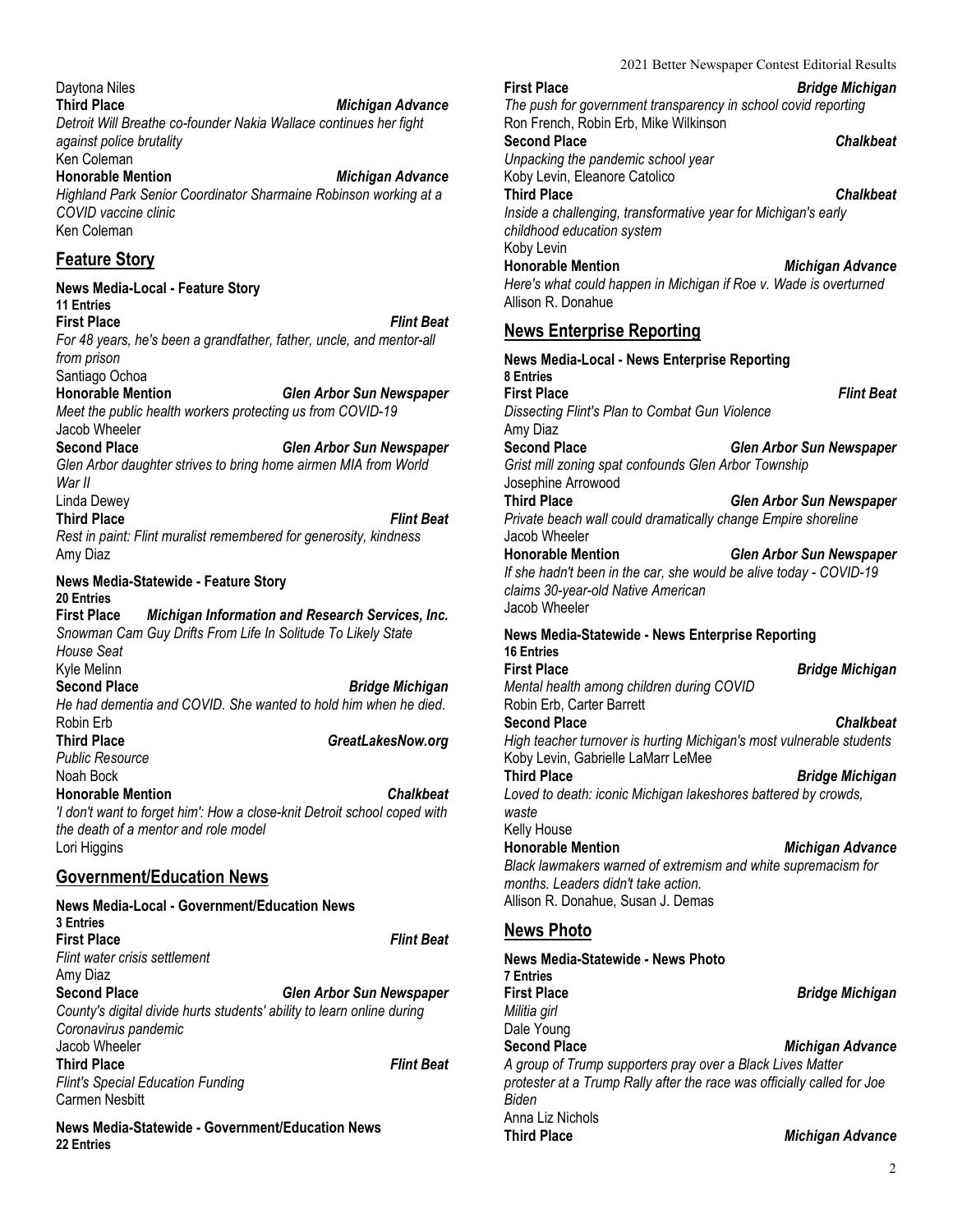*Former President Obama rallies Democrats in Flint days before the close 2020 presidential election*

Andrew Roth **Honorable Mention** *Michigan Advance Biden makes Michigan stop masked up after Trump tests positive for COVID* Andrew Roth

#### **Public Service Award**

**News Media-Statewide - Public Service Award 3 Entries First Place** *Michigan Advance How Michiganders are coping with the COVID crisis* Allison R. Donahue, Ken Coleman, Anna Gustafson, Susan J. Demas<br>Second Place **Second Place** *Bridge Michigan Truth-telling in post-election Michigan* Jonathan Oosting, Mike Wilkinson, Madeline Halpert **Third Place** *Up Magazine Fund Raising for VA Homes, Hospitals and Memorials* Michael Van Den Branden, Robin Lindenberg - VDB

#### **Sports Writing**

**News Media-Statewide - Sports Writing 6 Entries First Place** *Bridge Michigan Long odds, short season: Michigan sturgeon a zany conservation success* Kelly House<br>Second Place **Second Place** *Bridge Michigan Schools outraged that bars can open in Michigan, but not winter sports* Ron French<br>Third Place *Up Magazine Look at me I can catch fish better than you* Ricki McCallum

#### **Spot News Story**

**News Media-Local - Spot News Story 3 Entries First Place** *Flint Beat Unmasked: Flint businesses return to normal as Covid restrictions are lifted* Kate Stockrahm **Second Place** *Flint Beat Gas station employee charged with shooting man outside locked door* Santiago Ochoa **Third Place** *Glen Arbor Sun Newspaper A stargazing good samaritan sounds the alarm on Le Bear fire - Jacob, June 3, 2021* Jacob Wheeler **News Media-Statewide - Spot News Story 10 Entries First Place** *Bridge Michigan Militias, far-right groups recast selves as mainstream at Lansing gun rally*

**Second Place** *Bridge Michigan*

Jonathan Oosting<br>Second Place

2021 Better Newspaper Contest Editorial Results

*Bars, high schools closed as COVID spikes* Jonathan Oosting, Paula Gardner, Robin Erb, Ron French **Third Place** *Michigan Advance In wild meeting, Wayne Co. board certifies Biden as winner after GOP members initially blocked it* Ken Coleman, Susan J. Demas **Honorable Mention** *Michigan Advance At Michigan-Wisconsin border, enviros and tribes fight to keep new mine at bay* Laina G. Stebbins

#### **Best FOIA Story**

**Open Class - Best FOIA Story 20 Entries First Place** *Bridge Michigan Emails: Michigan sheriff sought to seize voting machines amid Trump claims* Jonathan Oosting **Second Place** *Kalamazoo Gazette Kalamazoo closed-door meetings exposed* Brad Devereaux **Third Place** *Grand Rapids Press Whitmer said separation agreements like Robert Gordon's are used often in state government.* Emily Lawler **Honorable Mention** *Kalamazoo Gazette Reporter's investigation reveals 'retired' police chief was actually fired* Brad Devereaux **Best Podcast Open Class - Best Podcast 8 Entries First Place** *Detroit Free Press On the Line* Cary Junior II, Darcie Moran, Tad Davis, Anjanette Delgado, Maryann Struman<br>Second Place **Second Place** *Grand Rapids Press The Grand Rapids Press for best podcast category* Emily Lawler, Jessica Shepherd **Third Place** *Michigan Information and Research Services, Inc. MIRS Monday* Kyle Melinn **Honorable Mention** *Traverse City Record-Eagle The Get Around* Record-Eagle sports staff

#### **Best Writing**

**Open Class - Best Writing 40 Entries First Place** *Bridge Michigan He had dementia and COVID. She wanted to hold him when he died.* Robin Erb **Second Place** *Traverse City Record-Eagle Seawind Saga: Pilot who crashed in Lake Michigan had 7 crashes in 7 days* Mardi Link<br>Third Place **Third Place** *Kalamazoo Gazette Unlikely relationships forge in battle to end gun violence in Kalamazoo* Ryan Boldrey